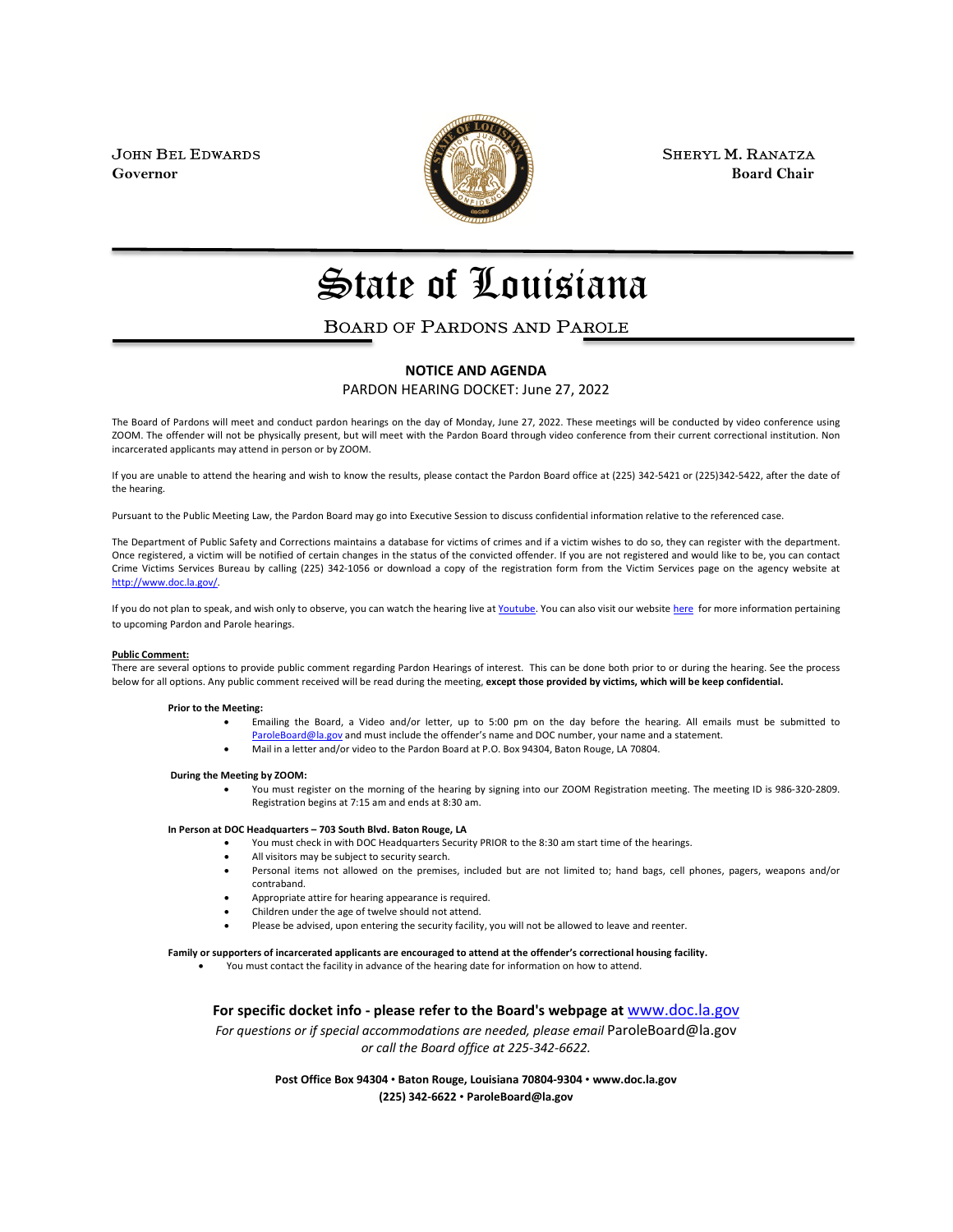

### NOTICE AND AGENDA **LOUISIANA BOARD OF PARDONS REGULAR MEETING Monday, June 27, 2022 8:30 am**

The Louisiana Board of Pardons will meet on Monday, June 27, 2022, at 8:30 am through video conference using ZOOM. Please see the above agenda for meeting ID#.

### **Please silence your cell phones before entering the meeting.**

- 1. Call to Order
- 2. Roll Call
- 3. Public Comment (allowed on request before any action item)
- 4. Regular Business
	- Review and Approval of Minutes, Monday, June 13, 2022 Regular Meeting
	- Consideration of applications for clemency (see docket at doc.la.gov)
	- Administrative review of clemency applications
- 5. New Business
- 6. Adjournment

The Board may convene an Executive Session at any time to discuss information that is confidential and not subject to public disclosure.

*If special accommodations are needed, please visit DOC.LA.GOV for Board contact information. Contact person: John Poche at 225-342-5421*